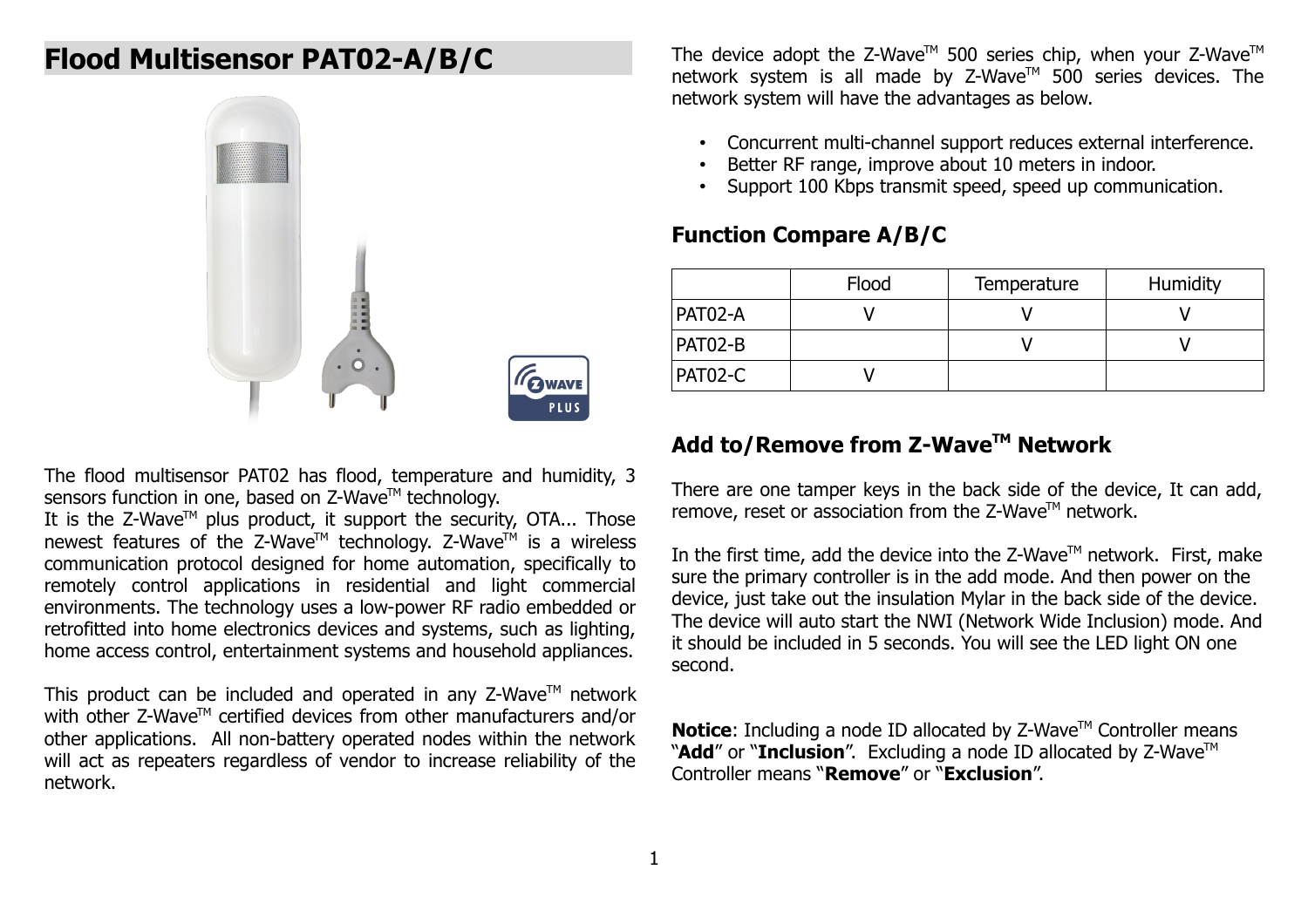| <b>Function</b>                                           | <b>Description</b>                                                                                                                                                                                                                                                                                                                                                                                                                                                                                                                                   |  |  |  |  |  |
|-----------------------------------------------------------|------------------------------------------------------------------------------------------------------------------------------------------------------------------------------------------------------------------------------------------------------------------------------------------------------------------------------------------------------------------------------------------------------------------------------------------------------------------------------------------------------------------------------------------------------|--|--|--|--|--|
| Add                                                       | 1. Have Z-Wave™ Controller entered inclusion mode.<br>2. Pressing the tamper key three times within 1.5<br>seconds to enter the inclusion mode.<br>3. After add successful, the device will wake to<br>receive the setting command from Z-Wave™<br>Controller about 20 seconds.                                                                                                                                                                                                                                                                      |  |  |  |  |  |
| Remove                                                    | 1. Have Z-Wave™ Controller entered exclusion mode.<br>2. Pressing tamper key three times within 1.5 seconds<br>to enter the exclusion mode.<br>Node ID has been excluded.                                                                                                                                                                                                                                                                                                                                                                            |  |  |  |  |  |
| <b>Reset</b>                                              | Notice: Use this procedure only in the event<br>that the primary controller is lost or<br>otherwise inoperable.<br>1. Pressing tamper key four times within 1.5 seconds<br>and do not release the tamper key in the 4 <sup>th</sup><br>pressed, and the LED will light ON.<br>2. After 3 seconds the LED will turn OFF, after that<br>within 2 seconds, release the tamper key. If<br>successful, the LED will light ON one second.<br>Otherwise, the LED will flash once.<br>3. IDs are excluded and all settings will reset to<br>factory default. |  |  |  |  |  |
| Association                                               | 1. Have Z-Wave™ Controller entered association<br>mode.<br>2. Pressing tamper key three times within 1.5 seconds<br>to enter the association mode.<br>Note: PAT02-1A and PAT02-1C are support 2 groups,<br>and PAT02-1B only support 1 group. The group 1 is for<br>receiving the report message, like triggered event,<br>temperature, humidity etc. The group 2 is for the light<br>control, the device will send the "Basic Set" command<br>to this group. And each group support 8 nodes<br>maximum.                                             |  |  |  |  |  |
| Failed or success in add/remove the node ID can be viewed |                                                                                                                                                                                                                                                                                                                                                                                                                                                                                                                                                      |  |  |  |  |  |

#### from Z-Wave™ Controller.

**Notice 1:** Always RESET a Z-Wave™ device before trying to add it to a  $Z-WaVe^{TM}$  network

**Notice 2:** When the device into NWI mode, the sensor functionality will useless. The NWI mode will timeout after 30 seconds. You can press the tamper key 3 times to abort the NWI mode.

# **Z-WaveTM Notification**

After the device adding to the network, it will wake-up once per day in default. When it wake-up it will broadcast the "Wake Up Notification" message to the network, and wake-up 10 seconds for receive the setting commands.

The wake-up interval minimum setting is 30 minutes, and maximum setting is 120 hours. And the interval step is 30 minutes.

Press the tamper key once. The device will wake-up 10 seconds.

# **Z-WaveTM Message Report**

When the flood triggered the device will report the trigger event and also report the battery status, temperature and humidity.

In default the device will using Notification Report to represent the trigger event, it can be changed to Sensor Binary Report by setting the configuration NO. 7 Bit4 to 1.

## **\* Flood Report: (PAT02-A, PAT02-C)**

When the flood triggered, the device will unsolicited to send the report to the nodes in the group 1.

Notification Report (V4)

| Notification Type: Water Alarm (0x05)               |  |
|-----------------------------------------------------|--|
| Event: Water Leak detected, Unknown Location (0x02) |  |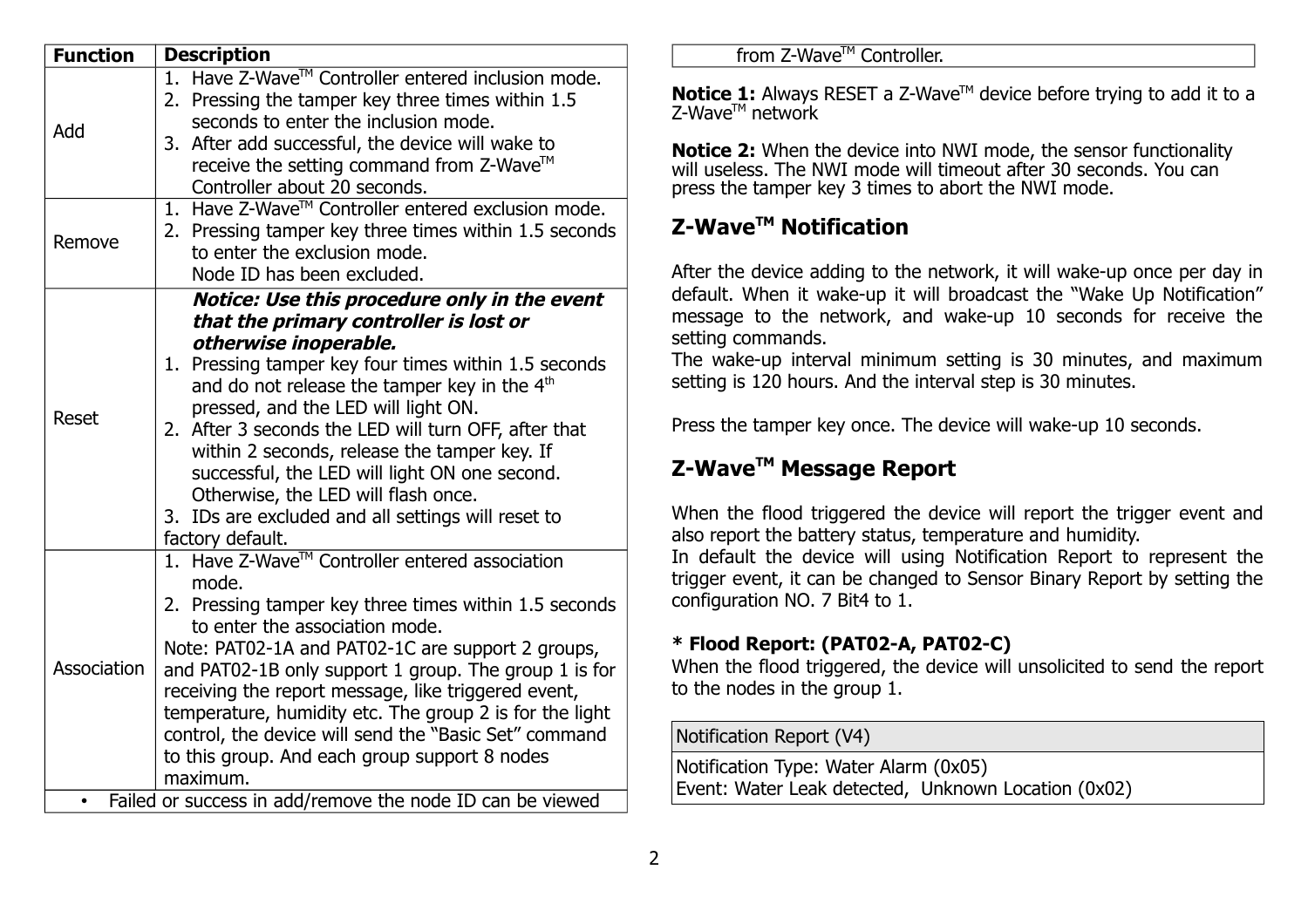| Sensor Binary Report (V2)                       |  |
|-------------------------------------------------|--|
| Sensor Type: Water (0x06)<br>Sensor Value: 0xFF |  |

And after the flood trigger clear, the device will unsolicited to send the report to the nodes in the group 1.

Notification Report (V4)

Notification Type: Water Alarm (0x05) Event: 0x00

Sensor Binary Report (V2)

Sensor Type: Water (0x06) Sensor Value: 0x00

### **\* Tamper Report: (PAT02-A, PAT02-B, PAT02-C)**

The tamper key pressed over 5 seconds. The device will into the alarm state. In that state, if the tamper key be released, the device will unsolicited to send the report to the nodes in the group 1.

Notification Report (V4)

Notification Type: Home Security (0x07) Event: Tampering. Product covering removed (0x03)

Sensor Binary Report (V2)

Sensor Type: Tamper (0x08) Sensor Value: 0xFF

## **\* Temperature Report: (PAT02-A, PAT02-B)**

When the flood triggered or the temperature differential over 1 Fahrenheit (in default), the device will unsolicited to send the "Sensor Multilevel Report" to the nodes in the group 1.

Sensor Type: Temperature (0x01)

Note: To disable send temperature report after the flood triggered, please setting the configuration N0.5 bit5 to 1.

\*\*\* Temperature differential report \*\*\*

This function default is enabled, to disable this function by setting the configuration NO.21 to 0.

In the default, when the temperature is changed to plus or minus one degree Fahrenheit (0.56 degree Celsius), the device will report temperature information to the nodes in the group 1.

The device will measure the temperature in every 10 seconds. And if the temperature is over 140 degree Fahrenheit (60 degree Celsius), the device will always report in each measurement.

#### **\* Humidity Report: (PAT02-A, PAT02-B)**

When the flood triggered or the humidity differential over 5 percent (in default), the device will unsolicited to send the "Sensor Multilevel Report" to the nodes in the group 1.

Sensor Type: Humidity (0x05)

Note: To disable send humidity report after the flood triggered, please setting the configuration N0.6 bit6 to 1.

\*\*\* Humidity differential report \*\*\*

This function default is enabled, to disable this function by setting the configuration NO.23 to zero.

Enable this functionality, the device will measure the humidity in every 10 seconds. And if the humidity is changed to plus or minus the value (setting by the configuration NO.23), the device will report humidity information to the nodes in the group 1.

#### **\* Timing Report:**

Beside the event triggered could report message, the device also support the timing unsolicited report of the status.

• Battery level report: Every 6 hours report once in default.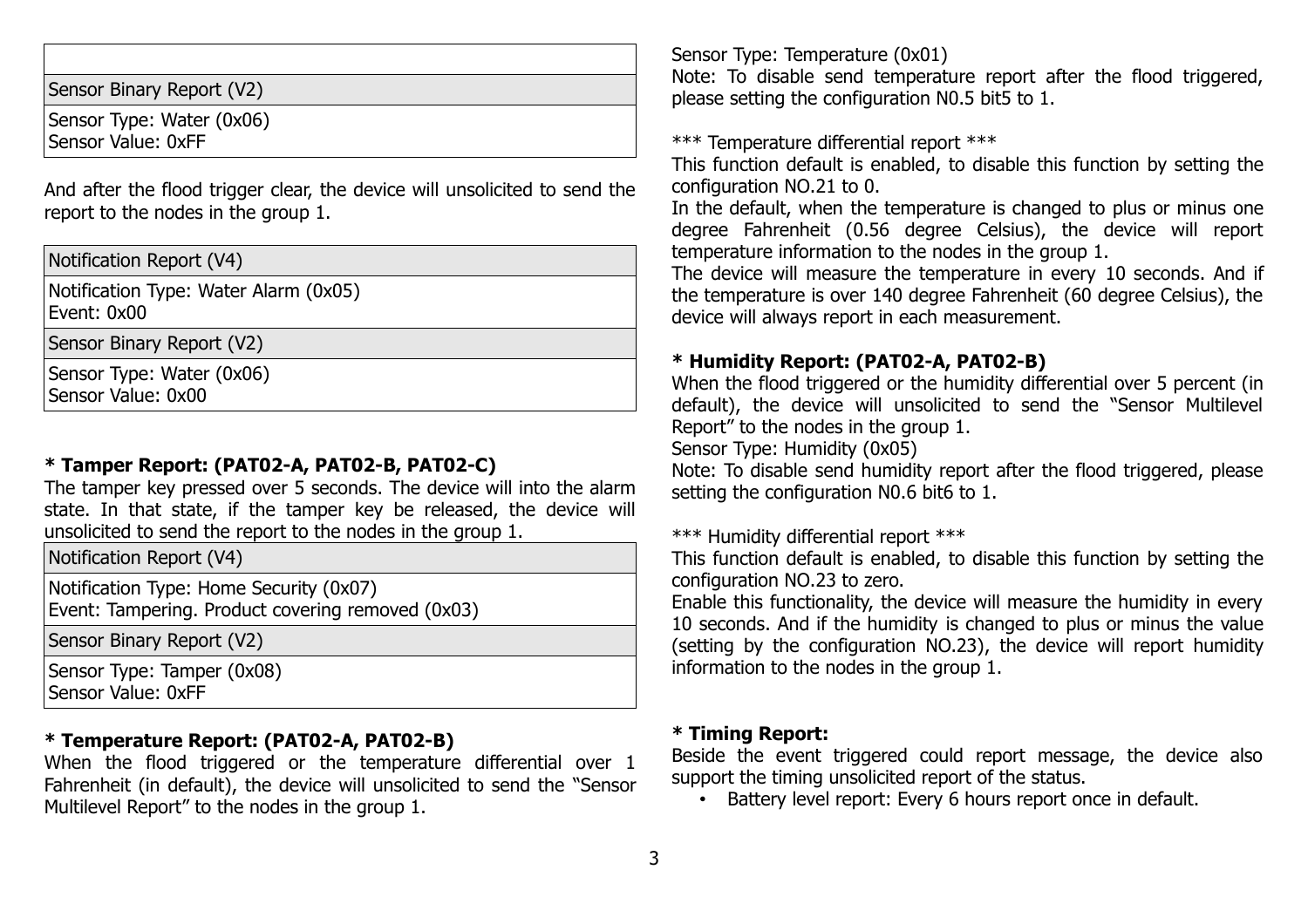It could be changed by setting the configuration NO. 10.

- Low battery report: When the battery level is too low, every 30 minutes will report once.
- Temperature report: Every 6 hours report once in default. It could be changed by setting the configuration NO. 13.
- Humidity report: Every 6 hours report once in default. It could be changed by setting the configuration NO. 14.
- Flood state report: Every 6 hours report once in default. It could be changed by setting the configuration NO. 15.

**Notice**: The configuration NO. 10, 13, 14 and 15 could be setting to zero to disable the auto report. And the configuration NO. 20 could change the tick interval, the default value is 30, if setting to 1, that means the minimum auto report interval will be one minute. And please notice if setting this value to zero, that means disable all of the timing report except the low battery detection.

# **Power Up Procedure**

#### **\* Battery Power Check**

When the device power up, the device will detect the power level of the battery immediately. If the power level is too low, the LED will continue flash about 5 seconds. Please change another new battery.

#### **\* NWI**

When the device power on, the device will check is it already adding to the network? If doesn't, it will auto start the NWI mode. The LED will flash in every second and continue 30 seconds. Until timeout or the device successful to inclusion by controller. The use can presses the tamper key 3 times to abort the NWI mode.

PS: If the device already adding to the network, the device will broadcast a node information once.

#### **\* Wake**

When the device power on, the device will wake about 20 seconds. In this duration, the controller can communicate with the device. Normally the device is always sleeping to save the battery energy.

# **Over The Air (OTA) Firmware Update**

The device support the Z-Wave firmware update via OTA.

Let the controller into the firmware update mode, and then press the tamper key once to start the update.

After finish the firmware download, the LED will start flash in every 0.5 second. At that time, **please don't remove the battery**, otherwise it will cause the firmware broken, and the device will no function.

After the LED stop flash, it is recommended that the user power up the device. **Caution**: After remove the battery, please wait about 30 seconds, and then re-install the battery.

# **Security Network**

The device support the security function. When the device included with a security controller, the device will auto switch to the security mode. In the security mode, the follow commands need using Security CC wrapped to communicate, otherwise it will not response.

COMMAND\_CLASS\_BATTERY COMMAND\_CLASS\_NOTIFICATION\_V4 COMMAND\_CLASS\_ASSOCIATION\_V2 COMMAND\_CLASS\_CONFIGURATION COMMAND\_CLASS\_SENSOR\_BINARY\_V2 COMMAND\_CLASS\_SENSOR\_MULTILEVEL\_V5 COMMAND\_CLASS\_WAKE\_UP\_V2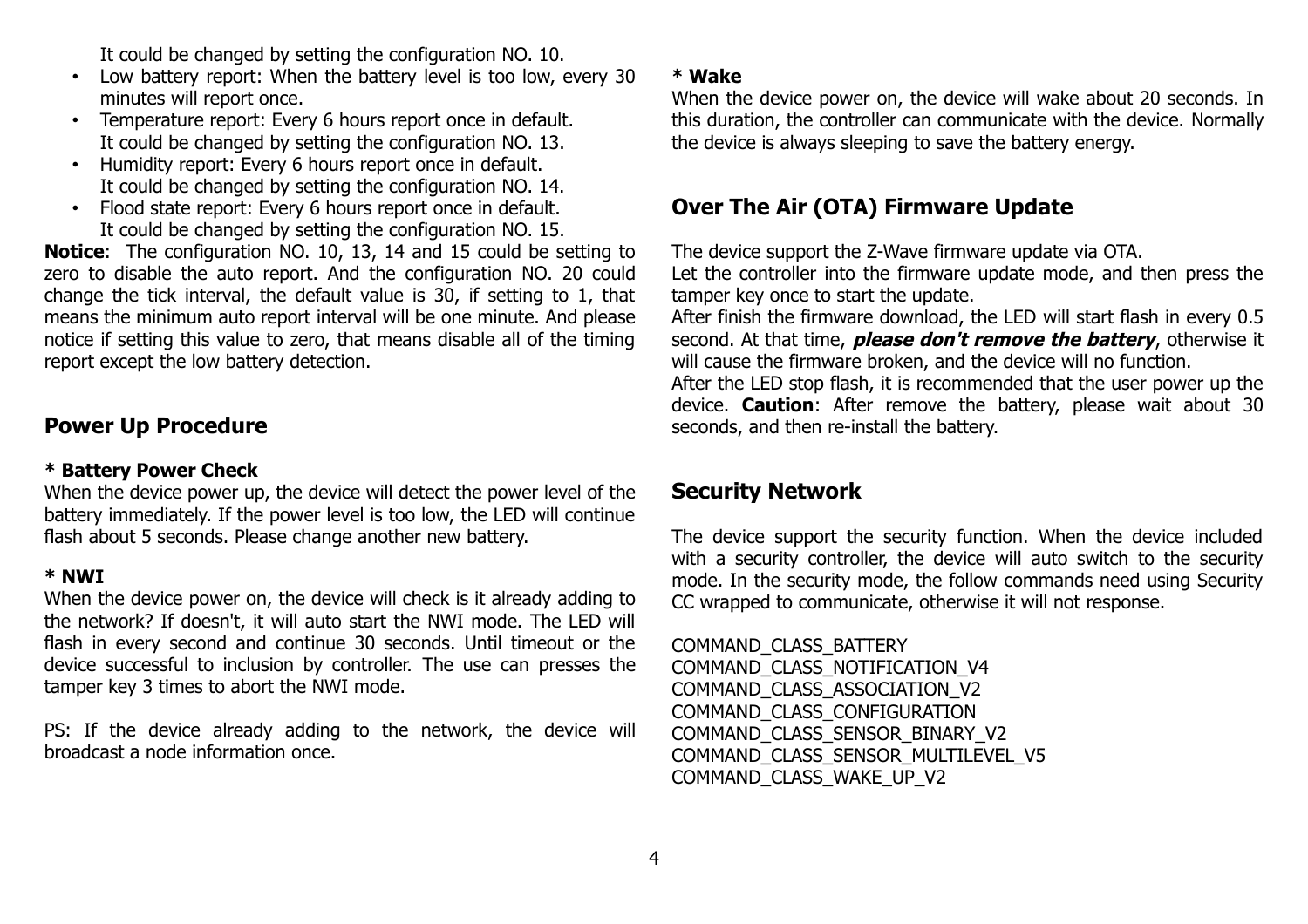# **Battery Installation**

When the device report the low battery message. The user should replace the battery to new one. The battery type is CR123A, 3.0V. The way to open the front cover please press the top position, to release the cover.



Replace the new battery and install the cover back.

- 1. Put the front cover bottom, and press down. 1. Put the front cover bottom, and press down.<br>2. Push the front cover top.
- 



1. To mount the device on the wall, you can choose using the tape, or the screw.

2. Using the screw to fix the flood detector.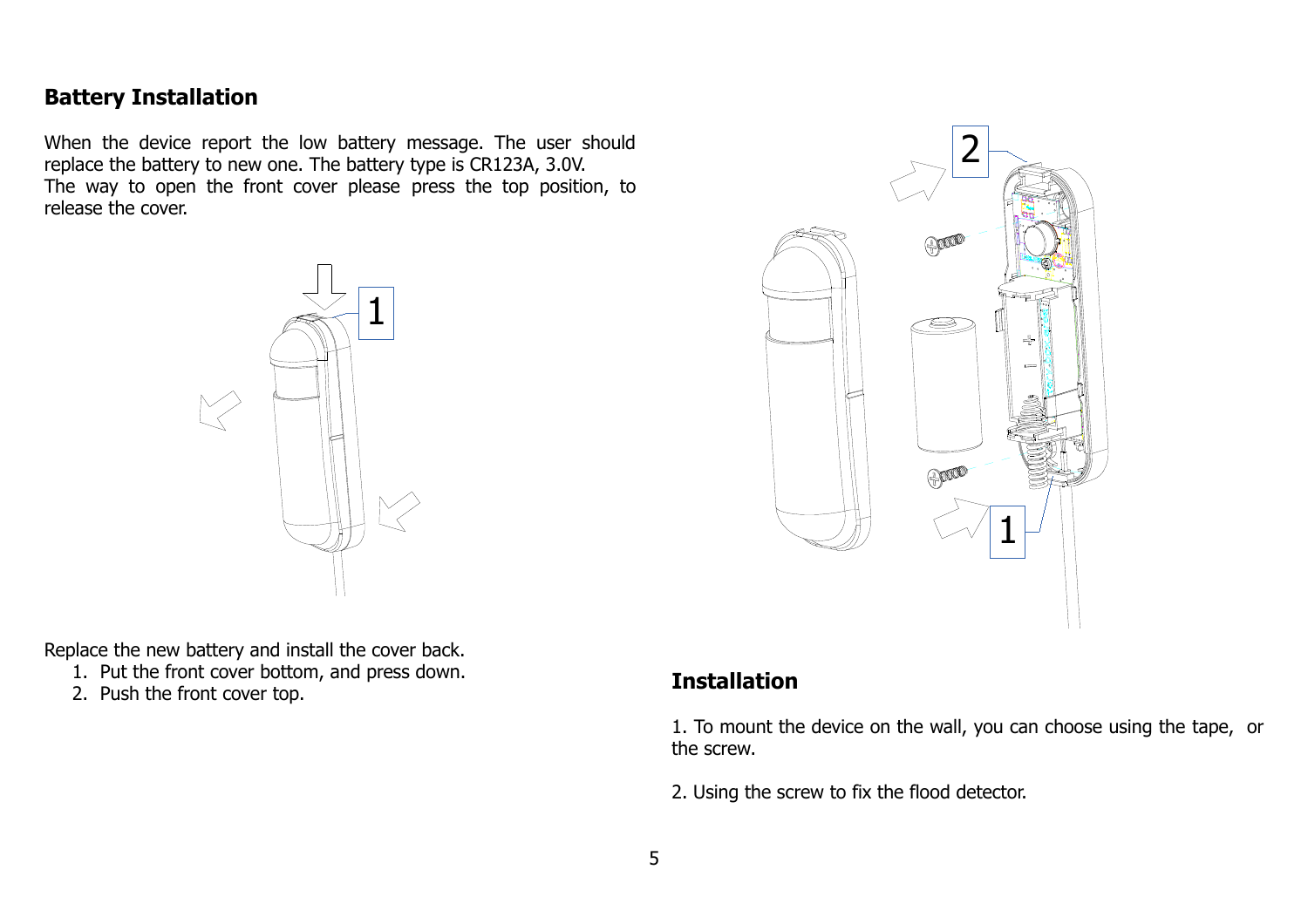"RESET" procedure.

\* The reserve bit or not supported bit is allowed any value, but no effect.





# **Z-Wave Configuration Settings**

#### **Notice:**

\* All of the configuration, the data size is 1.

 $*$  The configuration mark with star( $*$ ), means after the remove the setting still keep, don't reset to factory default. Unless the user execute the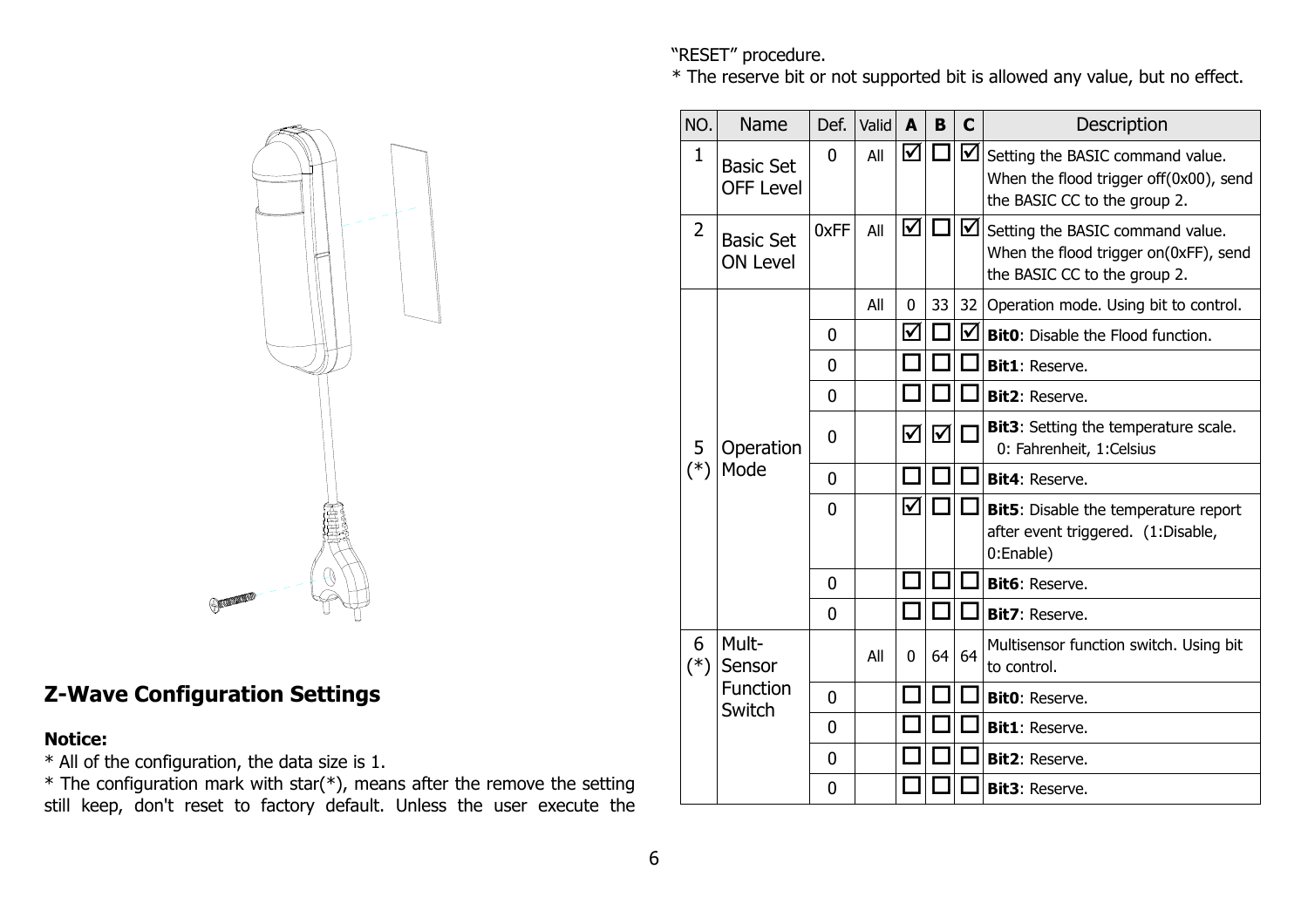| NO.        | Name                             | Def.           | Valid           | A  | B | C | Description                                                                                        |
|------------|----------------------------------|----------------|-----------------|----|---|---|----------------------------------------------------------------------------------------------------|
|            |                                  | 0              |                 |    |   |   | Bit4: Reserve.                                                                                     |
|            |                                  | $\overline{0}$ |                 |    |   |   | Bit5: Reserve.                                                                                     |
|            |                                  | 0              |                 | ☑  |   |   | Bit6: Disable the humidity report after<br>event triggered. (1:Disable, 0:Enable)                  |
|            |                                  | $\overline{0}$ |                 |    |   |   | Bit7: Reserve.                                                                                     |
|            |                                  |                | All             | O  | 0 | 0 | Customer function switch, using bit<br>control.                                                    |
|            |                                  | 0              |                 |    |   |   | Bit0: Reserve.                                                                                     |
|            |                                  | 0              |                 |    |   |   | Bit1: Reserve.                                                                                     |
|            |                                  | 0              |                 |    |   |   | Bit2: Reserve.                                                                                     |
| 7<br>$(*)$ |                                  | 0              |                 | ☑  |   | ☑ | <b>Bit3:</b> Disable send out BASIC OFF<br>after the flood event cleared.<br>(1:Disable, 0:Enable) |
|            | Customer<br>Function             | $\overline{0}$ |                 | ☑  | ☑ | ☑ | <b>Bit4: Notification Type,</b><br>0: Using Notification Report.<br>1: Using Sensor Binary Report. |
|            |                                  | 0              |                 | ☑  | ☑ | ☑ | Bit5: Disable Multi CC in auto report.<br>(1:Disable, 0:Enable)                                    |
|            |                                  | 0              |                 | ☑  |   | ☑ | Bit6: Disable to report battery state<br>when the device triggered. (1:Disable,<br>0:Enable)       |
|            |                                  | 0              |                 | I. |   |   | Bit7: Reserve.                                                                                     |
| 10         | Auto<br>Report<br><b>Battery</b> | 12             | $0 \sim$<br>127 | ☑  | ☑ | ☑ | The interval time for auto report the<br>battery level.<br>0 means turn off auto report.           |

| NO. | Name                                          | Def.         | Valid            | A                    | B                           | $\mathbf C$ | Description                                                                                                                                                                                                                                                                                   |
|-----|-----------------------------------------------|--------------|------------------|----------------------|-----------------------------|-------------|-----------------------------------------------------------------------------------------------------------------------------------------------------------------------------------------------------------------------------------------------------------------------------------------------|
|     | Time                                          |              |                  |                      |                             |             | The default value is 12. The tick time<br>can setting by the configuration No.20.                                                                                                                                                                                                             |
| 13  | Auto Report<br>Temperatur<br>e Time           | 12           | $0\sim$<br>127   | ☑                    | $\vert \triangledown \vert$ | $\Box$      | The interval time for auto report the<br>temperature.<br>0 means turn off auto report.<br>The default value is 12. The tick time<br>can setting by the configuration No.20.                                                                                                                   |
| 14  | Auto Report<br>Humidity<br>Time               | 12           | $0\sim$<br>127   | ☑                    | $\vert \triangledown \vert$ | $\Box$      | The interval time for auto report the<br>humidity.<br>0 means turn off auto report.<br>The default value is 12. The tick time<br>can setting by the configuration No.20.                                                                                                                      |
| 15  | Auto Report<br><b>Flood Time</b>              | 12           | $0 \sim$<br>127  | ☑                    |                             | ☑           | The interval time for auto report the<br>flood state.<br>0 means turn off auto report.<br>The default value is 12. The tick time<br>can setting by the configuration No.20.                                                                                                                   |
| 20  | Auto Report<br><b>Tick</b><br><b>Interval</b> | 30           | $0 \sim$<br>0xFF | $\blacktriangledown$ | ☑                           | ☑           | The interval time for auto report each<br>tick. Setting this configuration will<br>effect configuration No.10, No.13,<br>No.14 and No.15.<br>Units of one minute.<br><b>Caution1:</b> Setting to <b>0</b> means turn off<br>all auto report function.<br>Caution2: The value is unsigned byte |
| 21  | Temperature<br><b>Differential</b><br>Report  | $\mathbf{1}$ | $0 \sim$<br>0x7F | ☑                    | ☑                           |             | The temperature differential to report.<br>0 means turn off this function.<br>The unit is Fahrenheit.<br>Enable this function the device will<br>detect every 10 seconds.                                                                                                                     |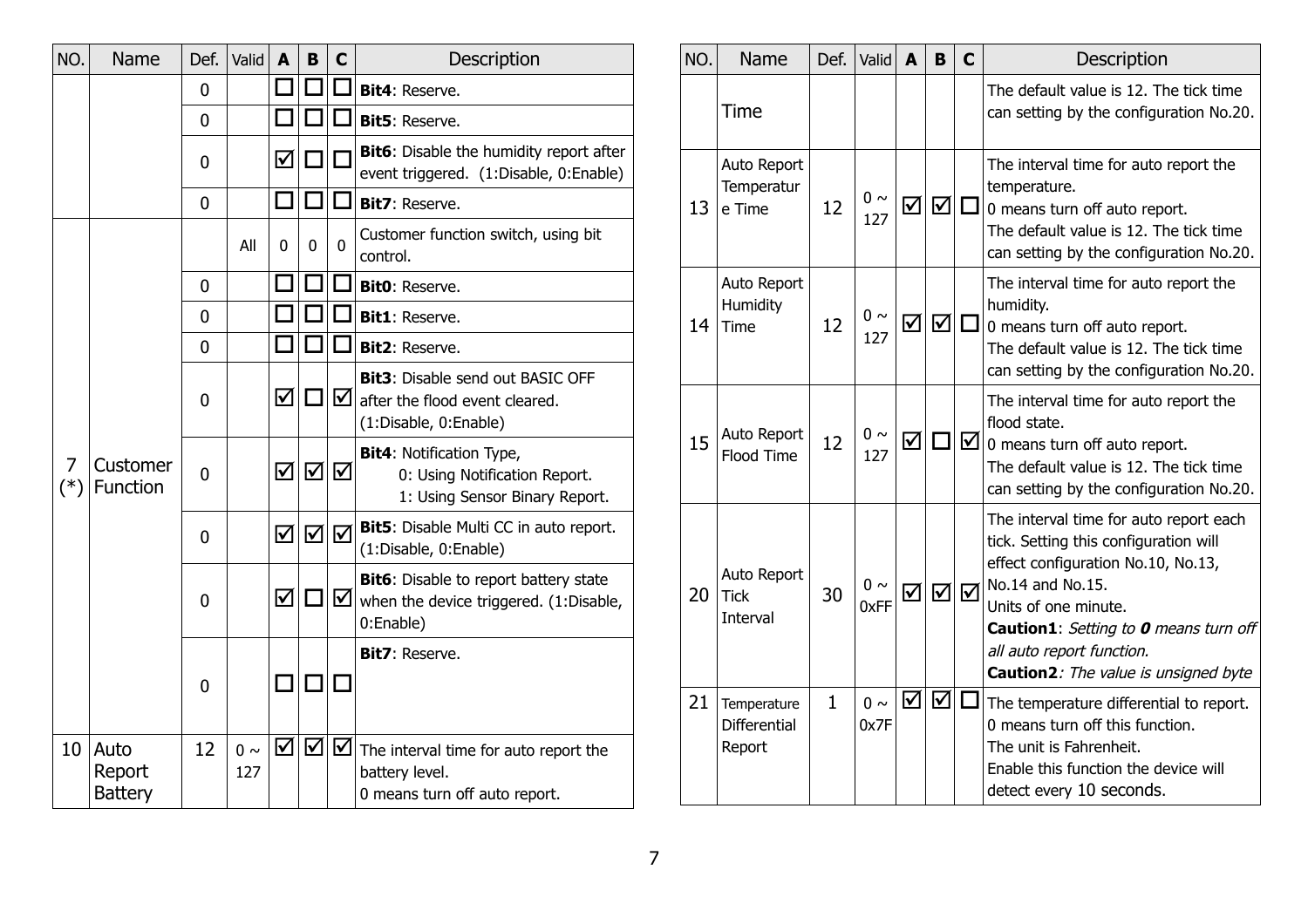| NO. | <b>Name</b>                        | Def. | Valid          | A | B | C | Description                                                                                                                                                            |
|-----|------------------------------------|------|----------------|---|---|---|------------------------------------------------------------------------------------------------------------------------------------------------------------------------|
|     |                                    |      |                |   |   |   | And when the temperature is over 140<br>degree Fahrenheit, it will continue<br>report.                                                                                 |
| 23  | Humidity<br>Differential<br>Report | 5    | $0 \sim$<br>60 |   |   |   | The humidity differential to report.<br>0 means turn off this function.<br>The unit is percentage.<br>Enable this function the device will<br>detect every 10 seconds. |
|     |                                    |      |                |   |   |   |                                                                                                                                                                        |

# **Z-Wave Supported Command Class**

COMMAND\_CLASS\_ZWAVEPLUS\_INFO\_V2 COMMAND\_CLASS\_BATTERY COMMAND\_CLASS\_NOTIFICATION\_V4 COMMAND\_CLASS\_ASSOCIATION\_V2 COMMAND\_CLASS\_CONFIGURATION COMMAND\_CLASS\_MANUFACTURER\_SPECIFIC\_V2 COMMAND\_CLASS\_VERSION\_V2 COMMAND\_CLASS\_SENSOR\_BINARY\_V2 COMMAND\_CLASS\_SENSOR\_MULTILEVEL\_V5 COMMAND\_CLASS\_WAKE\_UP\_V2 COMMAND\_CLASS\_ASSOCIATION\_GRP\_INFO COMMAND\_CLASS\_POWERLEVEL COMMAND\_CLASS\_DEVICE\_RESET\_LOCALLY COMMAND\_CLASS\_MULTI\_CMD COMMAND\_CLASS\_SECURITY COMMAND\_CLASS\_FIRMWARE\_UPDATE\_MD\_V2

# **Specifications**

Power by CR123A lithium battery. Signal (Frequency): 868.40 MHz, 869.85 MHz(EU), 908.40 MHz, 916.00 MHz(US), 922~927 MHz(JP/TW), 921.40 MHz, 919.80 MHz(ANZ), 869.00 MHz(RU), 865.20 MHz(IN), 916.00 MHz(IL),

Range:

Minimum 40 meters indoor, 100 meters outdoor line of sight. Operating Temperature:  $-10^{\circ}C \sim 40^{\circ}C$ For indoor use only.

Specifications subject to change without notice due to continuing product improvement.